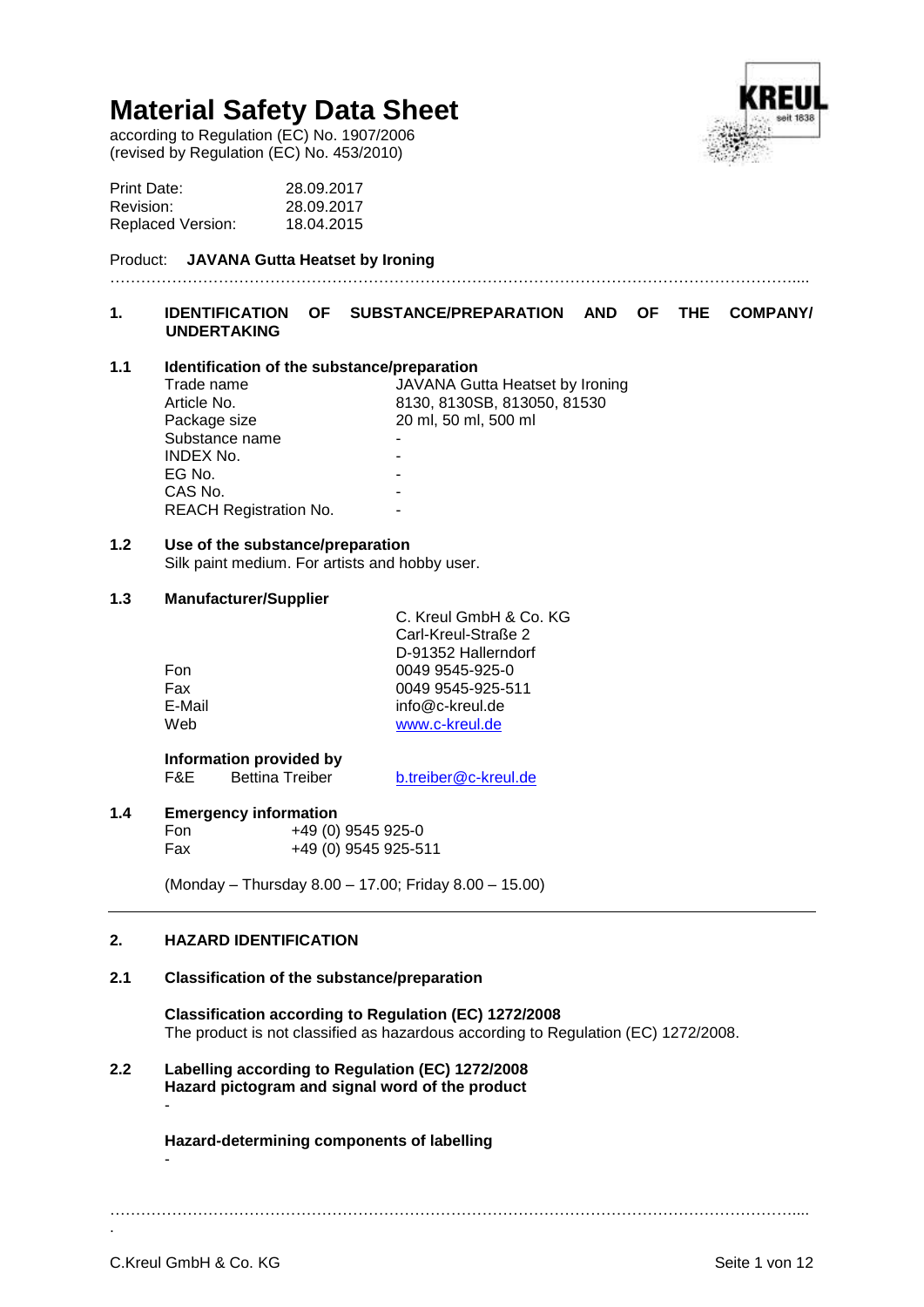according to Regulation (EC) No. 1907/2006 (revised by Regulation (EC) No. 453/2010)

|  | ٢ | ï |
|--|---|---|
|  |   |   |
|  |   |   |
|  |   |   |
|  |   |   |

| Print Date:              | 28.09.2017 |
|--------------------------|------------|
| Revision:                | 28.09.2017 |
| <b>Replaced Version:</b> | 18.04.2015 |

Product: **JAVANA Gutta Heatset by Ironing**

#### **Hazard statements**

-

-

# **European hazard statements**

Contains 2-octyl-2H-isothiazol-3-one, 5-chloro-2-methyl-2H-isothiazol-3one and 2-methyl-2H-isothiazol-3-one (3:1). May produce an allergic reaction.

……………………………………………………………………………………………………………………....

# **Precautionary statements**

# **2.3 Other Hazards**

None.

Results of PBT and vPvB assessment: Not applicable.

# **3. COMPOSITION/INFORMATION ON INGREDIENTS**

# **Chemical characterization**

Aqueous preparation of a polyvinyl alcohol solution.

# **3.1 Substance related information**

**Main component**

**- INDEX No. EG No.** CAS No. **REACH Registration No.:** - **Classification according to Regulation (EC) 1272/2008: -**

**Hazard impurities**

**- INDEX No. EG No. CAS No. REACH Registration No.:** - **Classification according to Regulation (EC) 1272/2008: -**

\*minimum classification

**3.2 Preparation/mixture related information < 1 % Methanol<sup>1</sup> INDEX No.** 603-001-00-X **EG No.** 200-659-6<br>**CAS No.** 67-56-1 **CAS No. REACH Registration No.:** -

……………………………………………………………………………………………………………………....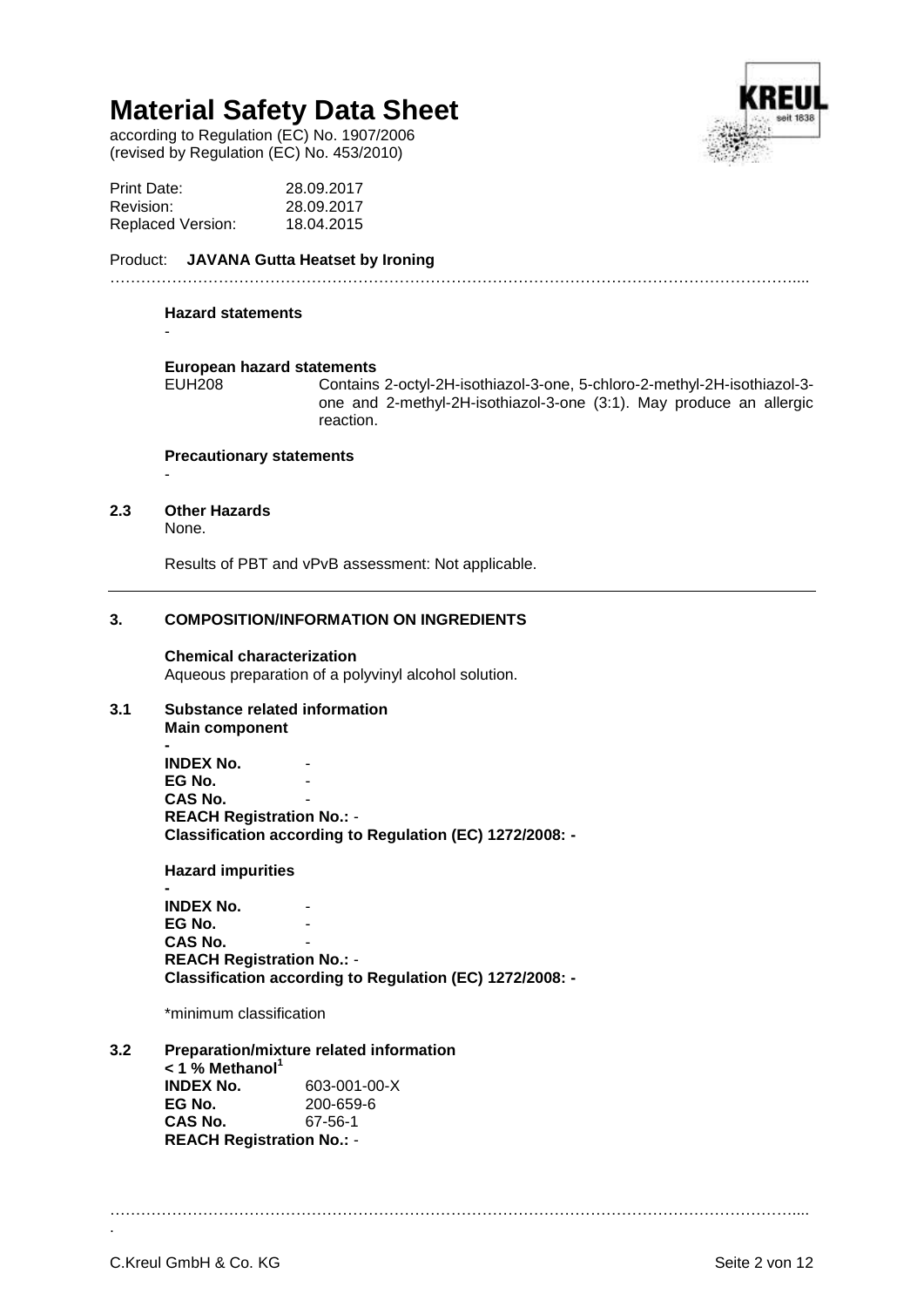according to Regulation (EC) No. 1907/2006 (revised by Regulation (EC) No. 453/2010)



| Print Date:              | 28.09.2017 |
|--------------------------|------------|
| Revision:                | 28.09.2017 |
| <b>Replaced Version:</b> | 18.04.2015 |

Product: **JAVANA Gutta Heatset by Ironing**

**Classification according to Regulation (EC) 1272/2008: <sup>1</sup> Flam. Liq. 2 H225; <sup>4</sup> Acute** Tox. 3 \* H301;  $\overset{\bullet}{\Leftrightarrow}$  Acute Tox. 3 \* H311;  $\overset{\bullet}{\Leftrightarrow}$  Acute Tox. 3 \* H331;  $\overset{\bullet}{\Leftrightarrow}$  STOT SE 1 H370

Full text of H- and EUH-phrases: see section 16.

……………………………………………………………………………………………………………………....

# **4. FIRST AID MEASURES**

# **4.1 General information**

In all cases of doubt, or when symptoms persist, seek medical attention. Never give anything by mouth to an unconscious person.

# **After inhalation**

Remove to fresh air, keep patient warm and at rest. In case of unwellness, seek medical advice (show directions for use or safety data sheet if possible).

# **After skin contact**

In case of skin reactions, consult a physician. After contact with skin, wash with plenty of water and soap. Do NOT use solvents or thinners.

# **After eye contact**

Remove contact lens. Irrigate copiously with clean, fresh water for at least 10 - 15 minutes, holding the eyelids apart and seek medical advice.

# **After ingestion**

If swallowed immediately drink: water. Do NOT induce vomiting. In case of unwellness, seek medical advice (show directions for use or safety data sheet if possible). During spontaneous vomiting hold the head of the casualty low with the body in a prone position in order to avoid aspiration.

- **4.2 The most important acute and delayed appearing symptoms and effects** No known symptoms to date. See part 11.
- **4.3 References to medical emergency relief or special treatment** Further instructions see section 4.1

# **5. FIRE-FIGHTING MEASURES**

# **5.1 Extinguishing media**

Suitable extinguishing media: Foam, water spray and carbon dioxide. Extinguishing media which must not be used for safety reasons: Full water jet.

**5.2 Special risk posed by the substance or by the actual preparation, its combustion products or gases discharged**

When product exposed to high temperatures it may produce hazardous decomposition products such as carbon monoxide and carbon dioxide, smoke and other hazards components.

……………………………………………………………………………………………………………………....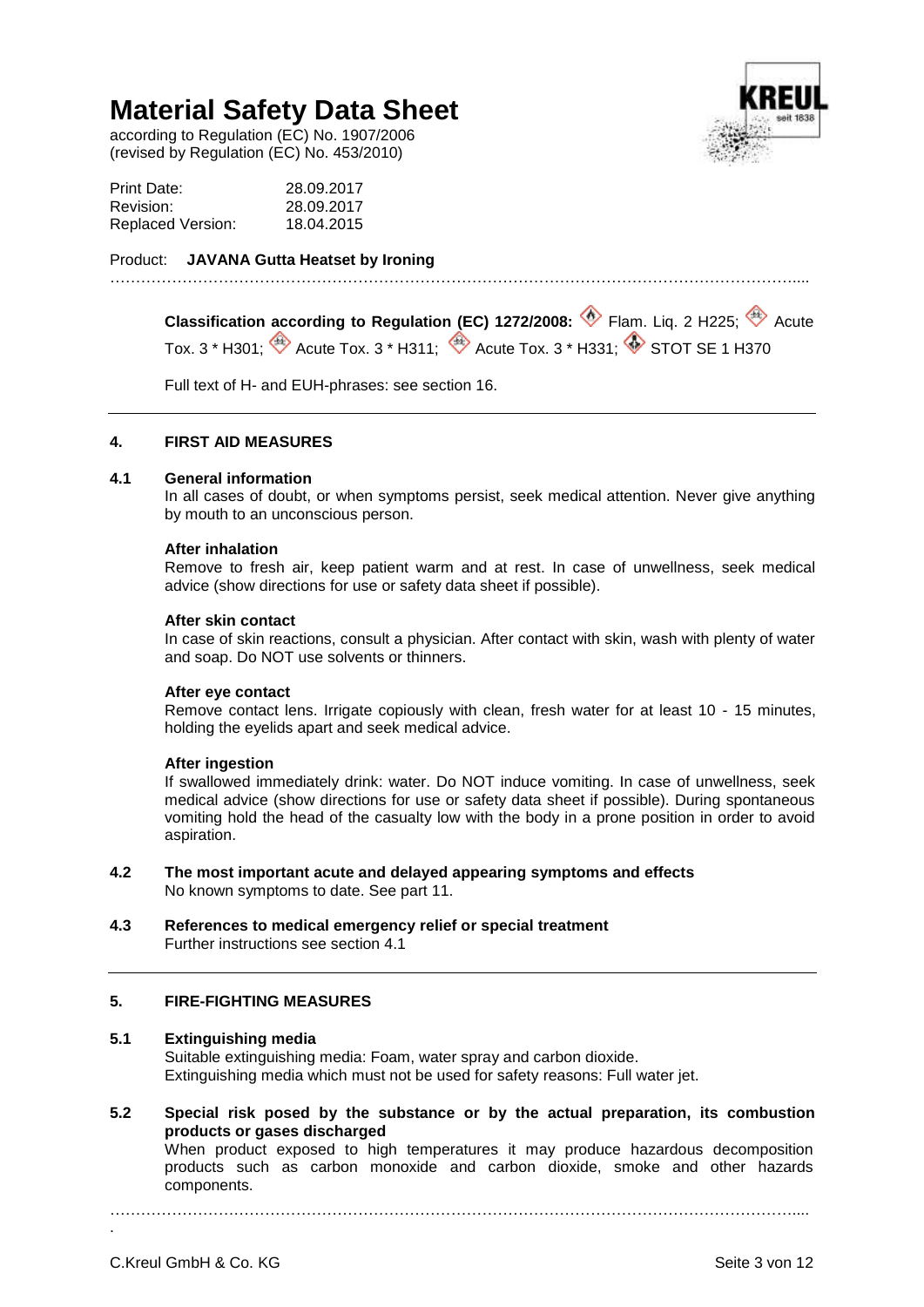according to Regulation (EC) No. 1907/2006 (revised by Regulation (EC) No. 453/2010)



| Print Date:              | 28.09.2017 |
|--------------------------|------------|
| Revision:                | 28.09.2017 |
| <b>Replaced Version:</b> | 18.04.2015 |

# Product: **JAVANA Gutta Heatset by Ironing**

……………………………………………………………………………………………………………………....

# **5.3 Special protective equipment**

In case of fire: Wear self-contained breathing apparatus. Use water spray jet to protect personnel and to cool endangered containers. Do not allow the quenching water into the sewage system. Dispose fire debris and contaminated fire fighting water in accordance with official regulations.

# **5.4 Additional information**

Product itself does not burn. Compare section 3, 7, 8 and 10.

# **6. ACCIDENTAL RELEASE MEASURES**

# **6.1 Personal precautions**

Special danger of slipping by leaking/spilling product.

# **6.2 Environmental precautions**

Take up with a liquid absorbing material and proceed according to the waste disposal regulations. Do not empty into drains or watercourses. Further instructions see section 6.3.

# **6.3 Methods for cleaning up/collecting**

Contain and collect spillage with non-combustible absorbent materials, e.g. sand, earth, vermiculite, diatomaceous earth and place in container for disposal according to local regulations (see section 13). Clean preferably with a detergent; avoid use of solvents. Further instructions see part 10.

# **6.4 Additional information**

Further instructions see section 7, 8 and 10.

# **7. HANDLING AND STORAGE**

# **7.1 Information for safe handling**

Avoid eye and skin contact. Avoid inhalation of vapour and spray mist. Smoking, eating and drinking should be prohibited in application area. See protective measures under point 8.

# **Precautions against fire and explosion**

No special measures necessary. Product itself does not burn. Further instructions see 7.1.

# **7.2 Conditions for safe storage, including incompatibilities Information about storage conditions**

Store between 5 and 30 °C in a dry, well-ventilated place away from sources of heat and direct sunlight. Protect against: frost.

# **Hints on joint storage**

Only substances of the same storage class should be stored together. Keep away from oxidizing agents, from strongly alkaline and strongly acid materials. The substance should not be stored with substances with which hazardous chemical reactions are possible.

……………………………………………………………………………………………………………………....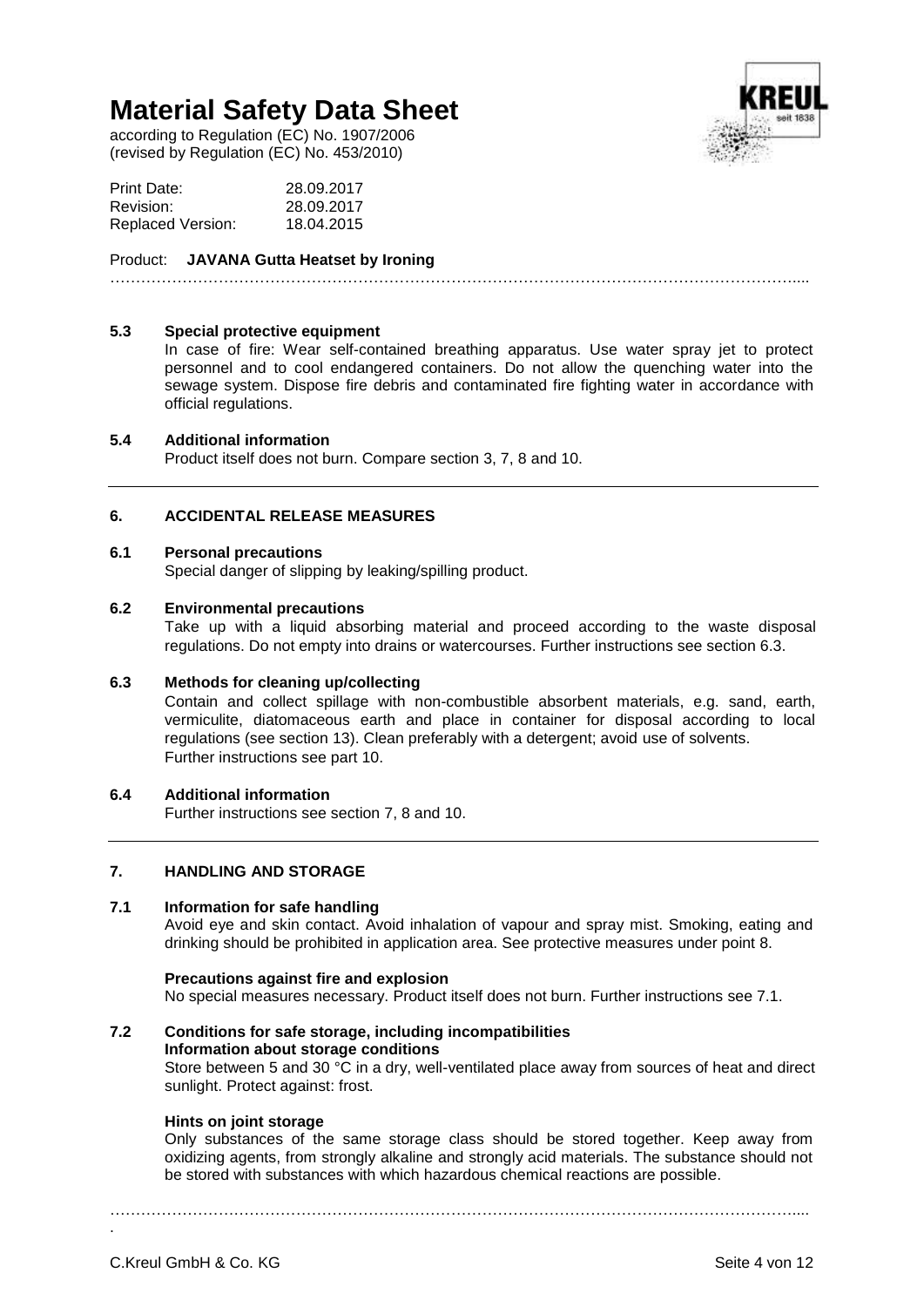according to Regulation (EC) No. 1907/2006 (revised by Regulation (EC) No. 453/2010)



| Print Date:              | 28.09.2017 |
|--------------------------|------------|
| Revision:                | 28.09.2017 |
| <b>Replaced Version:</b> | 18.04.2015 |

#### Product: **JAVANA Gutta Heatset by Ironing**

……………………………………………………………………………………………………………………....

#### **Requirement for storage rooms and vessels**

Store between 5 and 30 °C in a dry, well-ventilated place away from sources of heat and direct sunlight. Keep container tightly closed. Observe label precautions.

#### **Additional information**

Storage class (VCI): 12 Non-combustible liquids

# **7.3 Specific uses**

See section 1.2.

# **8. EXPOSURE CONTROLS/PERSONAL PROTECTION**

# **8.1 Components with critical values that require monitoring at the workplace (exposure limits)**

| Methanol; CAS No. 67-56-1 |                                                                                                                                                             |
|---------------------------|-------------------------------------------------------------------------------------------------------------------------------------------------------------|
| Specification:            | AGW                                                                                                                                                         |
| Value:                    | 200 ml/m <sup>3</sup> (ppm), 270 mg/m <sup>3</sup>                                                                                                          |
| Peak limitation:          | 4 (II)                                                                                                                                                      |
| Toxic to reproduction:    | Y - a risk of reproductive effects needs not to be feared if the<br>occupational exposure limit value (AGW) and the biological<br>limit value (BGW) is kept |
| Remark:                   | DFG. EU. H                                                                                                                                                  |
|                           |                                                                                                                                                             |

**DNEL/DMEL-Values** No data available.

# **PNEC-Values**

No data available.

# **8.2 Occupational exposure controls**

Technical measures and the application of suitable working methods have precedence before the application of personal protective equipment. Suitable judgement methods of the examination of the effectiveness of the grieved preventive measures enclose measuringtechnical and non-technical inquiry methods like they in the technical rules for danger materials (TRGS) 402.

#### **Personal protective equipment**

Do not eat or drink during work. Keep away from foodstuffs and beverages. Wash hands before breaks and after work. Avoid contact with eyes. Remove soiled or soaked clothing immediately.

# **Respiratory protection**

Provide good ventilation when handling large quantities.

# **Skin protection**

Avoid contact with skin. Use rubber gloves according to EN 374.

……………………………………………………………………………………………………………………....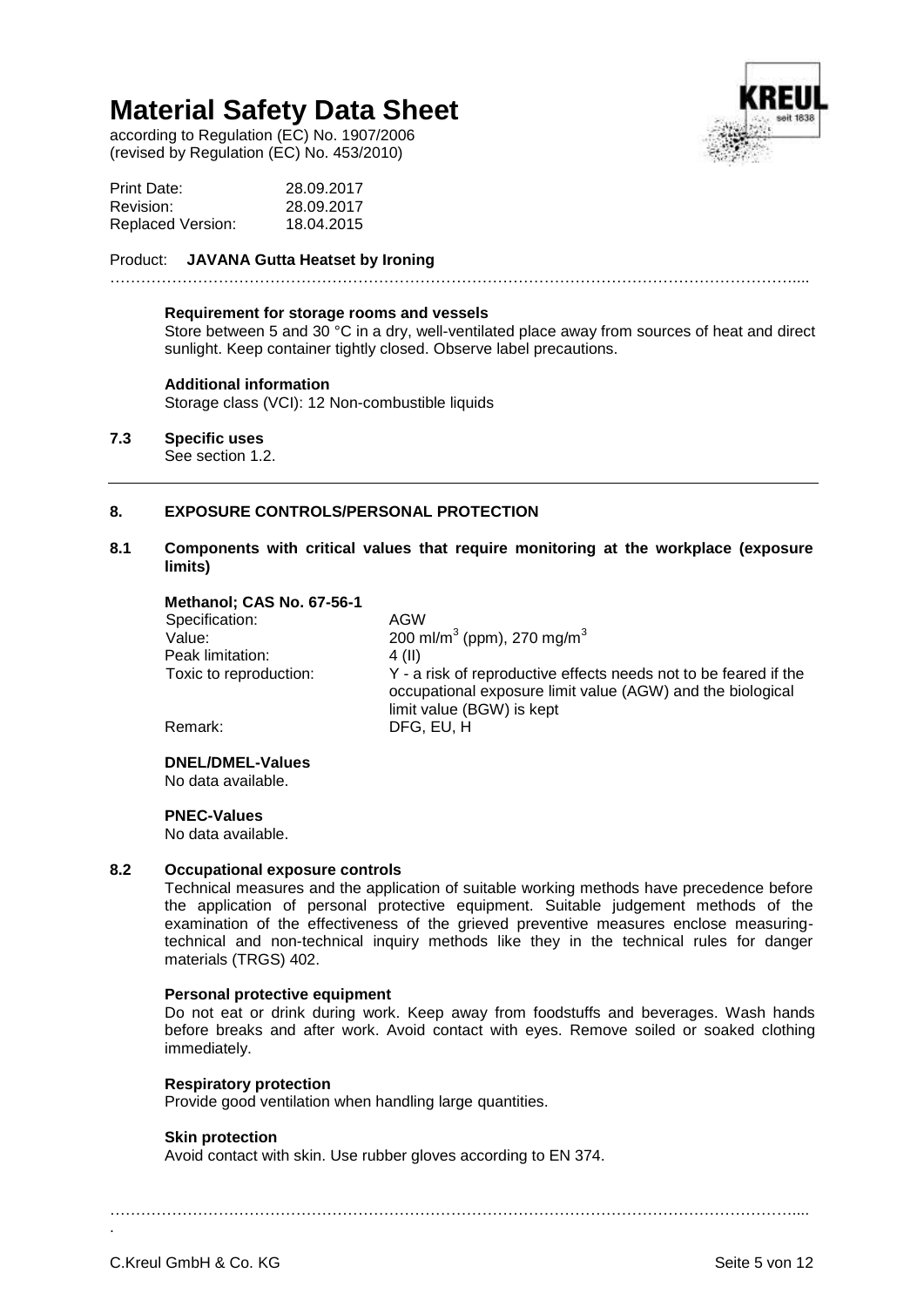according to Regulation (EC) No. 1907/2006 (revised by Regulation (EC) No. 453/2010)



| Print Date:              | 28.09.2017 |
|--------------------------|------------|
| Revision:                | 28.09.2017 |
| <b>Replaced Version:</b> | 18.04.2015 |

#### Product: **JAVANA Gutta Heatset by Ironing** ……………………………………………………………………………………………………………………....

# **Eye protection**

Avoid contact with eyes. Use safety glasses according to EN 166:2001.

# **Body protection**

No special measures necessary.

**Limitation and supervision of the environmental exposition** See section 6 and 7.

# **9. PHYSICAL AND CHEMICAL PROPERTIES**

| 9.1 | <b>General information</b>  |                   |                  |  |
|-----|-----------------------------|-------------------|------------------|--|
|     | Form:                       | liquid / viscous  |                  |  |
|     | Colour:                     | refer to label    |                  |  |
|     | Odour:                      | characteristic    |                  |  |
| 9.2 | Relevant safety data        |                   |                  |  |
|     | <b>Flashpoint:</b>          | not determined    |                  |  |
|     | <b>Viscosity:</b>           | not determined    | <b>ISO 2431</b>  |  |
|     | Density: $(20 °C)$          | 1,0 - 1,1 $q/cm3$ | <b>DIN 53217</b> |  |
|     | <b>Explosive limits:</b>    |                   |                  |  |
|     | Lower / Upper:              | not applicable    |                  |  |
|     | Ignition temperature:       | not applicable    |                  |  |
|     | Vapour pressure:            | not determined    |                  |  |
|     | pH-value:                   | $5 - 9$           |                  |  |
|     | <b>Solubility in water:</b> | miscible          |                  |  |
|     |                             |                   |                  |  |

# **9.3 Additional information**

No other physical-chemical date available.

# **10. STABILITY AND REACTIVITY**

# **10.1 Reactivity**

Keep away from oxidizing agents, strongly alkaline and strongly acid materials in order to avoid exothermic reactions. See section 7.

# **10.2 Chemical stability**

If handled properly then product has chemical stability.

# **10.3 Possible dangerous reactions**

None, if handled according to order. Further instructions see section 10.1 and 10.2.

# **10.4 Conditions to avoid**

Keep cool. Protect from sunlight.

**10.5 Incompatible materials** See section 10.1.

……………………………………………………………………………………………………………………....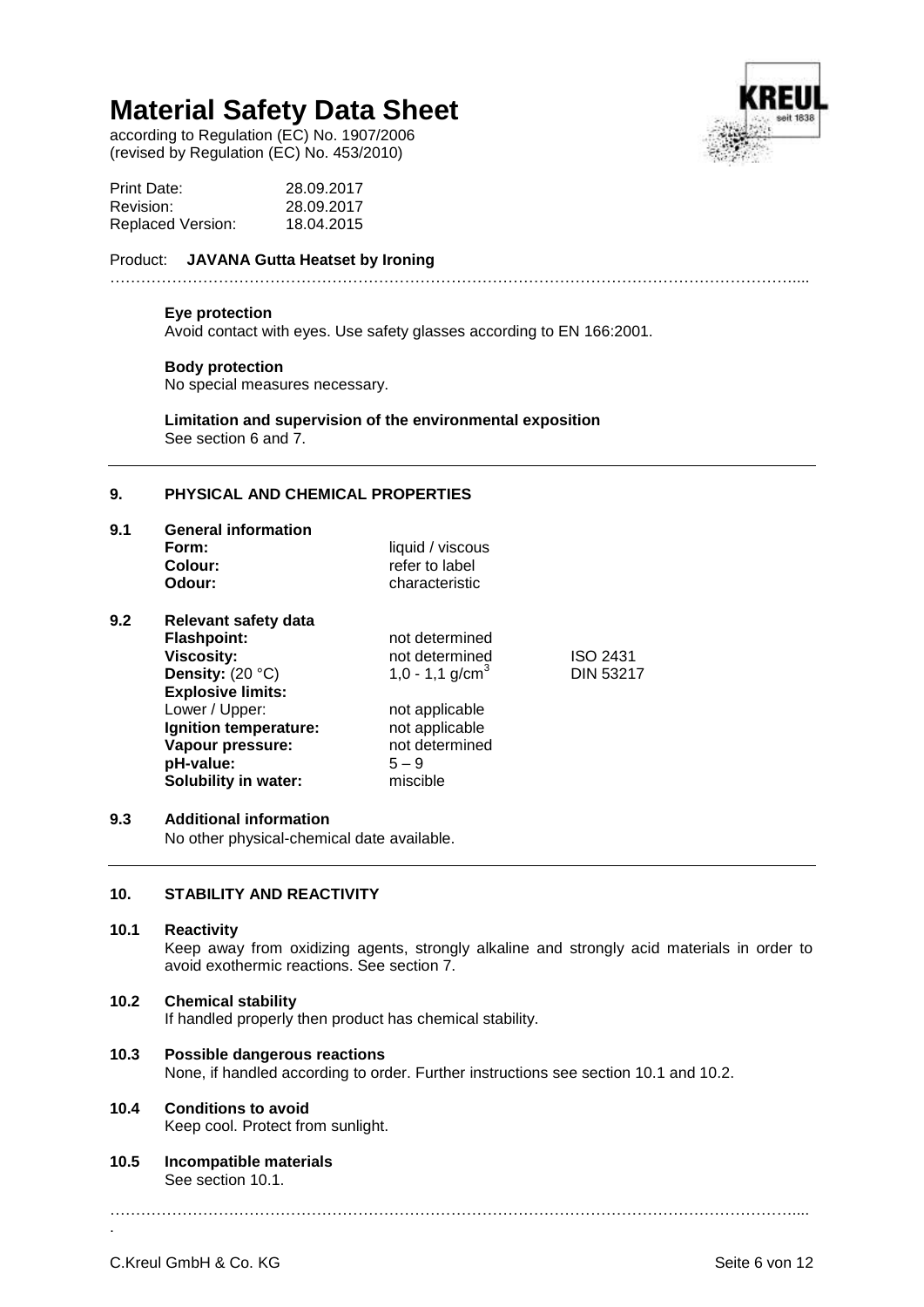according to Regulation (EC) No. 1907/2006 (revised by Regulation (EC) No. 453/2010)



| Print Date:       | 28.09.2017 |
|-------------------|------------|
| Revision:         | 28.09.2017 |
| Replaced Version: | 18.04.2015 |

# Product: **JAVANA Gutta Heatset by Ironing**

……………………………………………………………………………………………………………………....

#### **10.6 Hazardous decomposition products**

When product exposed to high temperatures, it may produce hazardous decomposition products such as carbon monoxide and carbon dioxide, smoke and other hazardous components.

# **11. TOXICOLOGICAL INFORMATION**

#### **11.1 Information on toxicological effects**

**Acute toxicity Methanol; CAS No. 67-56-1**

| $LD_{50, \text{ oral, rat}} = 5630 \text{ mg/kg}$       | (Reference: Gigiena Truda i Professional'nye<br>Zabolevaniya. Labor Hygiene and Occupational |
|---------------------------------------------------------|----------------------------------------------------------------------------------------------|
|                                                         |                                                                                              |
|                                                         | Diseases. Vol. 19(11), Pg. 27, 1975.)                                                        |
| $LD_{50, \text{ dermal, rabbit}} = 15800 \text{ mg/kg}$ | (Reference: Raw Material Data Handbook, Vol.1:                                               |
|                                                         | Organic Solvents, 1974. Vol. 1, Pg. 74, 1974.)                                               |
| $LC_{50, inh., rat,4h} = 83.9$ mg/l                     | (Reference: Raw Material Data Handbook, Vol.1:                                               |
|                                                         | Organic Solvents, 1974. Vol. 1, Pg. 74, 1974.)                                               |
| Remark:                                                 | Substance/product listed in Regulation (EC)                                                  |
|                                                         | 1272/2008.                                                                                   |

# **Primary irritant effect**

#### **after inhalation**

There are no data available on the preparation itself.

#### **on the skin**

Frequent contact can lead to skin irritation, especially if product is allowed to dry out.

#### **on the eyes**

The liquid splashed in the eyes may cause irritation and reversible damage.

#### **after ingestion**

There are no data available on the preparation itself.

#### **Sensitization**

No sensitizing effects know.

#### **Chronic**

There are no data available on the preparation itself.

# **11.2 Additional toxicological information**

The product is classified according to the calculation method of the General EU Classification Guidelines for Preparations as issued in the latest version.

……………………………………………………………………………………………………………………....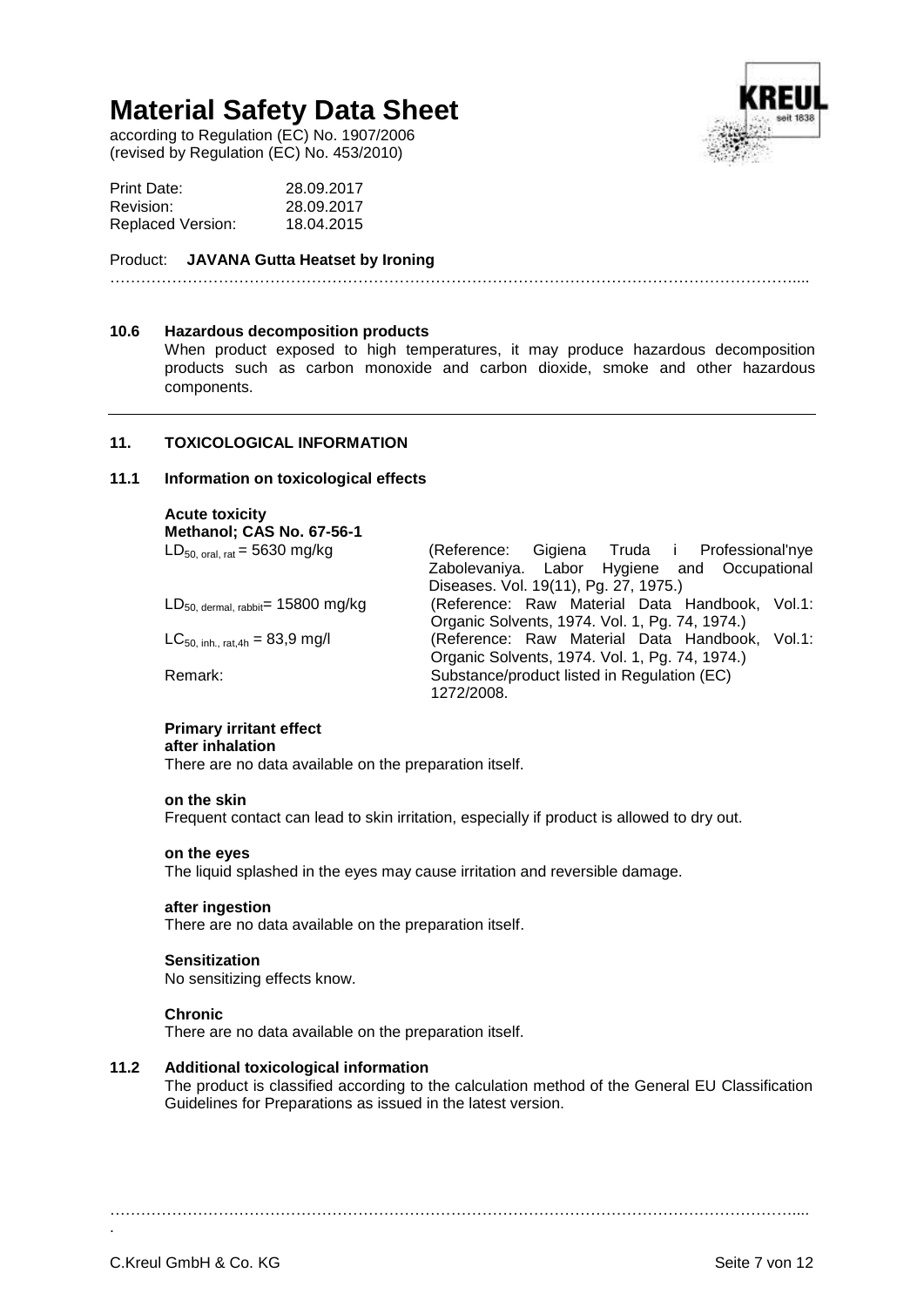according to Regulation (EC) No. 1907/2006 (revised by Regulation (EC) No. 453/2010)

| Print Date:       | 28.09.2017 |
|-------------------|------------|
| Revision:         | 28.09.2017 |
| Replaced Version: | 18.04.2015 |

#### Product: **JAVANA Gutta Heatset by Ironing**

# **12. ECOLOGICAL INFORMATION**

# **12.1 Ecotoxicity Methanol; CAS No. 67-56-1**<br>LC<sub>50. fish. 96h = 24000 mg/l</sub> (Reference: Poirier, S.H., M.L. Knuth, C.D. Anderson-Buchou, L.T. Brooke, A.R. Lima, and P.J. Shubat 1986. Comparative Toxicity of Methanol and N,N-<br>Dimethylformamide to Freshwater Fish and Dimethylformamide to Invertebrates. Bull.Environ.Contam.Toxicol. 37(4): 615-621; Bengtsson, B.E., L. Renberg, and M. Tarkpea 1984. Molecular Structure and Aquatic Toxicity - an Example with C1-C13 Aliphatic Alcohols. Chemosphere 13(5/6):613-622.) LC<sub>50, crustaceans, 48h</sub> = 3290 mg/l (Reference: Guilhermino, L., T. Diamantino, M.C. Silva, and A.M.V.M. Soares 2000. Acute Toxicity Test with Daphnia magna: An Alternative to Mammals in the Prescreening of Chemical Toxicity?. Ecotoxicol. Environ.Saf. 46(3):357-362.) EC50, crustaceans, 48h = 24500 mg/l (Reference: Randall, T.L., and P.V. Knopp 1980. Detoxification of Specific Organic Substances by Wet Oxidation. J.Water Pollut.Control Fed. 52(8):2117- 2130.) Remark:

……………………………………………………………………………………………………………………....

- **12.2 Persistence/degradability** There are no data available.
- **12.3 Bioaccumulative potential** There are no data available.
- **12.4 Mobility** There are no data available.
- **12.5 Results of PBT and vPvP assessment** There are no data available.
- **12.6 Other adverse effects** There are no data available.
- **12.7 Further ecological information** Do not discharge into the drains/surface waters/groundwater. Water hazard class: WGK 1 slightly hazardous to water (according VwVwS)

# **13. DISPOSAL CONSIDERATIONS**

……………………………………………………………………………………………………………………....

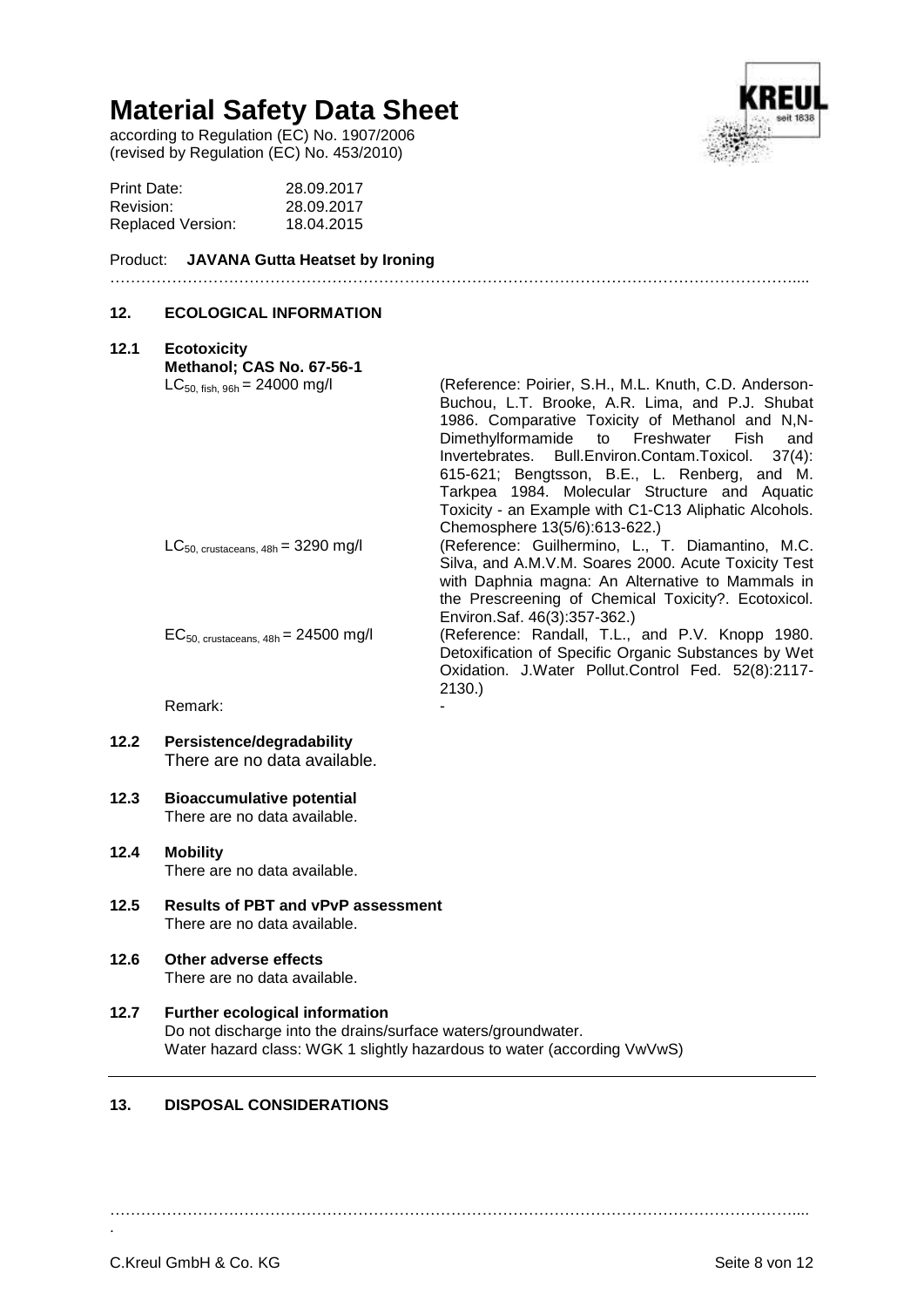according to Regulation (EC) No. 1907/2006 (revised by Regulation (EC) No. 453/2010)



| Print Date:              | 28.09.2017 |
|--------------------------|------------|
| Revision:                | 28.09.2017 |
| <b>Replaced Version:</b> | 18.04.2015 |

#### Product: **JAVANA Gutta Heatset by Ironing**

……………………………………………………………………………………………………………………....

#### **13.1 Waste treatment methods**

Send to a hazardous waste incinerator facility under observation of official regulations. The allocation of waste identity numbers/waste descriptions must be carried out according to the EEC, specific to the industry and process.

#### **Recommendation**

Disposal must be made according to official regulations.

**13.2 European waste code number in accordance with AAV** waste paint and varnish other than those mentioned in 08 01 11

……………………………………………………………………………………………………………………....

# **13.3 Packaging**

-

# **Contaminated packaging**

Contaminated packaging should be emptied as far as possible and after appropriate cleansing, may be taken for reuse. Packaging that cannot be cleaned should be disposed in the same manner as the medium.

#### **Non-contaminated packages**

| paper and cardboard packaging |
|-------------------------------|
| plastic packaging             |
| metal packaging               |
| glass packaging               |
|                               |

# **14. TRANSPORT INFORMATION**

# 14.1 Land transport ADR/RID and GVS/GGVE Not classified as hazardous.

| Class:                   |  |
|--------------------------|--|
| Kemler-Code:             |  |
| UN No.:                  |  |
| Packaging group:         |  |
| Label:                   |  |
| Special marking:         |  |
| Proper shipping name:    |  |
| Classification-Code:     |  |
| $Lim$ it:                |  |
| Tunnel restriction code: |  |

# 14.2 **Maritime transport IMDG/GGVSea** Not classified as hazardous.

| Class:                |  |
|-----------------------|--|
| UN No.:               |  |
| Label:                |  |
| Packaging group:      |  |
| EmS-No.:              |  |
| Marine pollutant:     |  |
| Proper shipping name: |  |
|                       |  |

C.Kreul GmbH & Co. KG Seite 9 von 12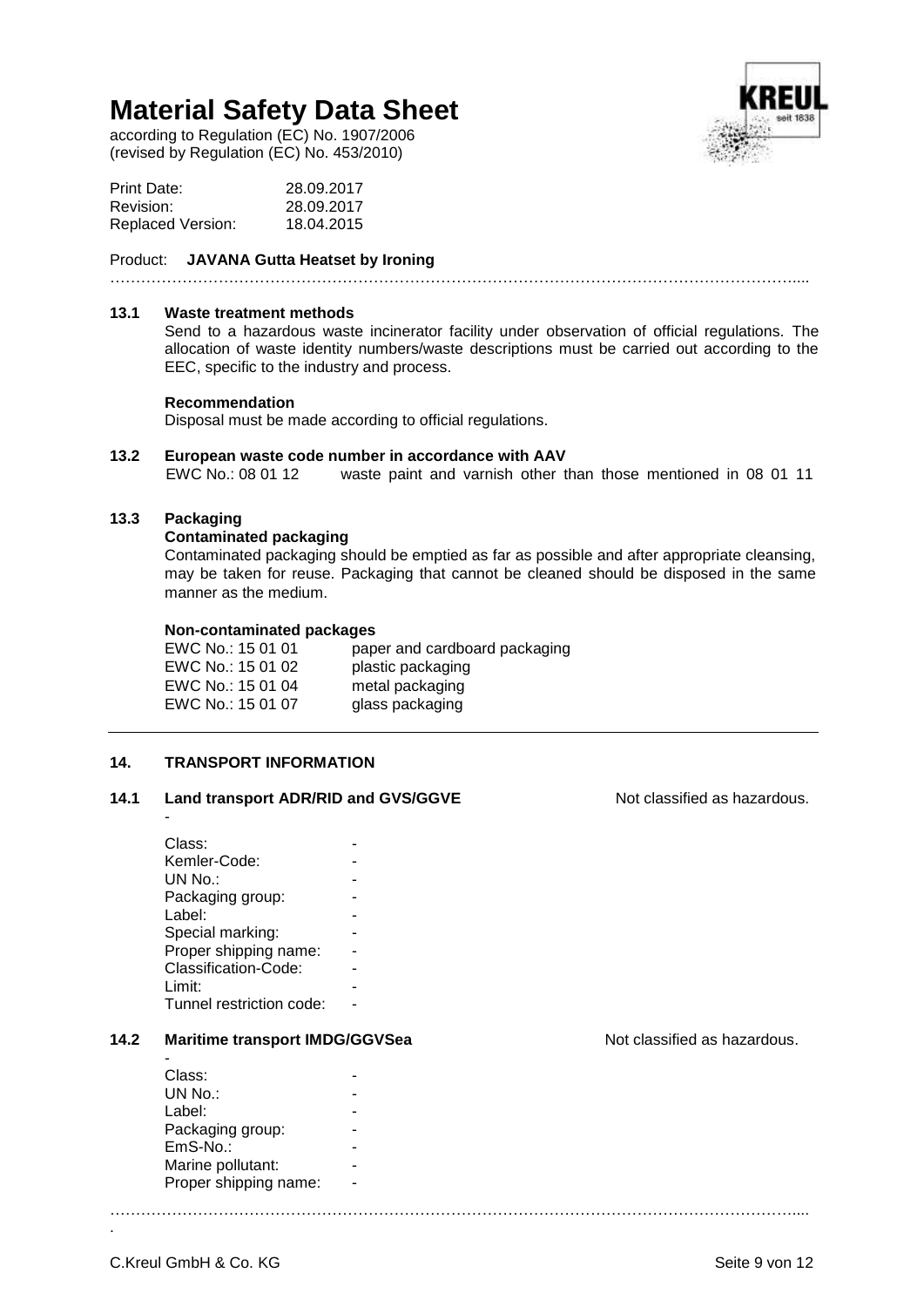according to Regulation (EC) No. 1907/2006 (revised by Regulation (EC) No. 453/2010)

| Print Date:       | 28.09.2017 |
|-------------------|------------|
| Revision:         | 28.09.2017 |
| Replaced Version: | 18.04.2015 |

Product: **JAVANA Gutta Heatset by Ironing**

# **14.3 Air transport ICAO-TI and IATA-DGR** Not classified as hazardous.

 $UN no.$ : Label: Packaging group: Proper shipping name:

# **14.4 Remarks**

-

Product contains environmentally hazardous substances: -

# **15. REGULATORY INFORMATION**

#### **15.1 European Regulation**

**Chemical Safety Assessment:** For this substance a chemical safety assessment is not required.

#### **15.2 National Regulations** Statutory order on hazardous incidents (StörfallV): - Regulation on inflammable liquids: - Emission control act ("TA-Luft"): - Water hazard class: WGK 1 slightly hazardous to water (according VwVwS)

# **15.3 Additional information**

The product is classified according to the EEC directives and the Ordinance on Hazardous Materials (GefStoffV). If bottle  $\leq$  125 ml then the following H- and P-phrases are not necessary: -. Please check local regulations.  $VOC: < 3 \%$ The advertised use (section 1) is not subject of the Directive 2004/42/EC.

# **16. OTHER INFORMATION**

# **16.1 Changes compared with the last version**

The last version was all changed and revised completely. Alterations to the previous edition are marked in the right-hand margin.

# **16.2 Literature reference and data source**

Regulation (EC) 1999/45, last changed by Regulation (EC) 1907/2006 Regulation (EC) 67/548, last changed by Regulation (EC) 2009/2 REACH Regulation (EC) 1907/2006, last changed by Regulation (EC) 453/2010 Regulation (EC) 1272/2008, last changed by Regulation (EC) 790/2009

# **Internet**

[http://www.baua.de](http://www.baua.de/) [http://www.arbeitssicherheit.de](http://www.arbeitssicherheit.de/)

……………………………………………………………………………………………………………………....

.



……………………………………………………………………………………………………………………....

# **ICAO/IATA Class:**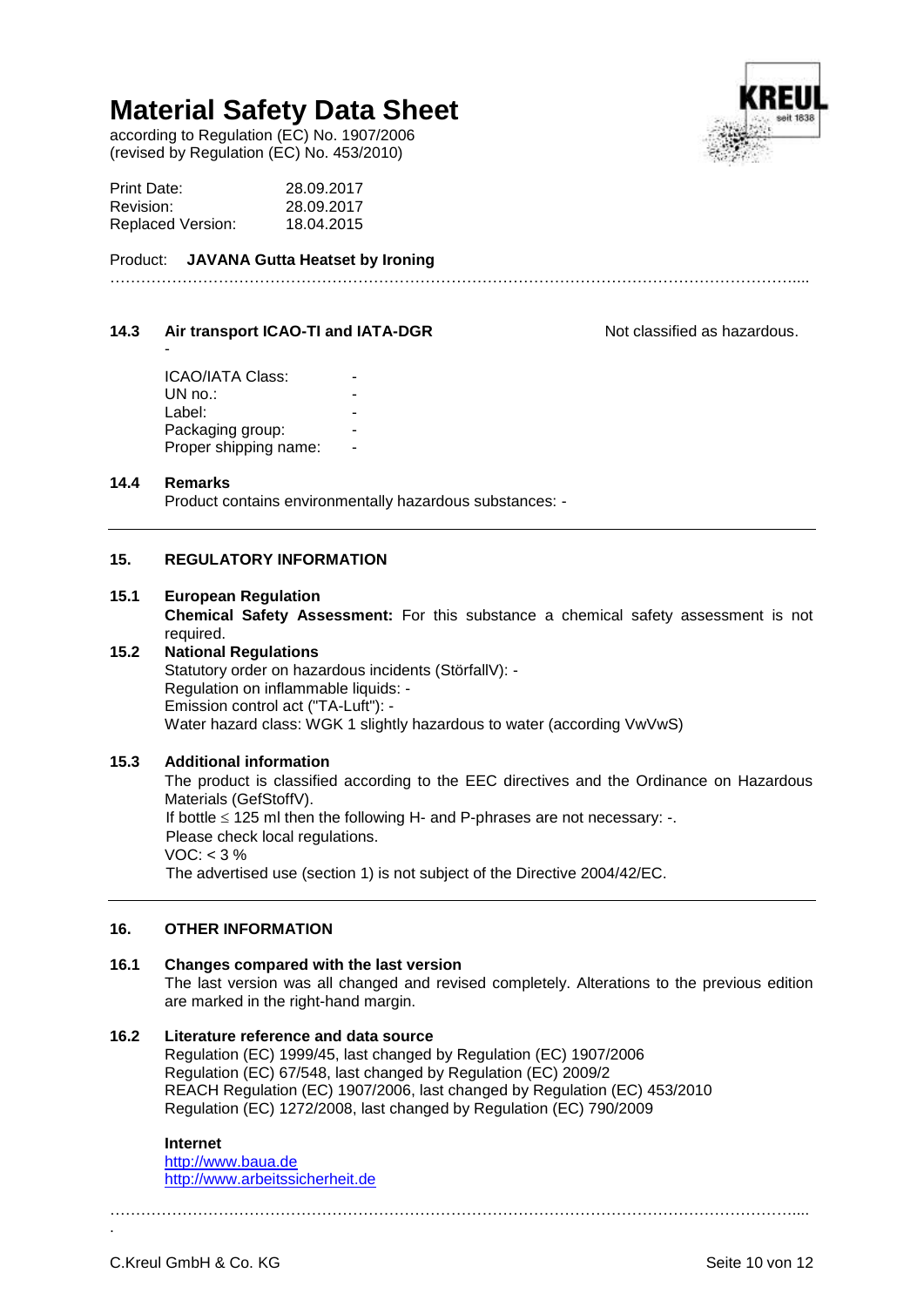according to Regulation (EC) No. 1907/2006 (revised by Regulation (EC) No. 453/2010)

| Print Date:              | 28.09.2017 |
|--------------------------|------------|
| Revision:                | 28.09.2017 |
| <b>Replaced Version:</b> | 18.04.2015 |

#### Product: **JAVANA Gutta Heatset by Ironing** ……………………………………………………………………………………………………………………....

# [http://www.gischem.de](http://www.gischem.de/)



| 16.3 |                                        | Full text of H- and R-phrases appearing in section 2 and 3: |
|------|----------------------------------------|-------------------------------------------------------------|
|      | According to Regulation (EC) 1272/2008 |                                                             |
|      | Flam. Liq. 2 H225                      | Highly flammable liquid and vapour.                         |

Acute Tox. 3 \* H301 Toxic if inhaled.<br>Acute Tox. 3 \* H311 Toxic in contact Toxic in contact with skin.<br>Toxic if swallowed. Acute Tox. 3 \* H331<br>STOT SE 1 H370 Causes damage to organs.

# **EUH – statements**

-

# **Methods according to article 9 of the order (EC) No. 1272/2008 for the assessment of the information for the purpose of the classification were used:**

Classification according to Regulation (EC) 1272/2008, Annex VII (conversion table)

# **16.4 Abbreviations and acronyms**

| ADR:            | Accord européen sur le transport des marchandises dangereuses par       |  |
|-----------------|-------------------------------------------------------------------------|--|
|                 | Route (European Agreement concerning the International Carriage of      |  |
|                 | Dangerous Goods by Road)                                                |  |
| <b>BlmSchV:</b> | Order for the realisation of the Federal Immission Protection Law       |  |
| CAS:            | <b>Chemical Abstracts Service</b>                                       |  |
| DIN:            | Norm of the German institute of standardization                         |  |
| EC:             | Effective concentration                                                 |  |
| <b>EC50:</b>    | Effective concentration, 50 percent                                     |  |
| EG:             | <b>European Community</b>                                               |  |
| <b>EINECS:</b>  | European Inventory of Existing Commercial Chemical Substances           |  |
| EN:             | European Standard                                                       |  |
| GefStoffV:      | Ordinance on Hazardous Substances, Germany                              |  |
| GHS:            | Globally Harmonized System of Classification and Labelling of Chemicals |  |
| <b>IATA:</b>    | International Air Transport Association                                 |  |
| IMDG:           | International Maritime Code for Dangerous Goods                         |  |
| <b>LC50:</b>    | Lethal concentration, 50 percent                                        |  |
| LD50:           | Lethal dose, 50 percent                                                 |  |
| Log $K_{ow}$ :  | n-octanol-water partition coefficient                                   |  |
| <b>OECD:</b>    | Organisation for Economic Co-operation and Development                  |  |
| PBT:            | Persistent, bioaccumulateable, toxically                                |  |
| RID:            | Règlement international concernant le transport des marchandises        |  |
|                 | dangereuses par chemin de fer (Regulations Concerning the International |  |
|                 | Transport of Dangerous Goods by Rail)                                   |  |
| <b>TRGS:</b>    | Technical rules for danger materials                                    |  |
| UN:             | <b>United Nations (Vereinte Nationen)</b>                               |  |
| VOC:            | Volatile Organic Compounds                                              |  |
| vPvB:           | very much persistent and very bioaccumulateable                         |  |
| VwVwS:          | Administrative regulation of hazardous to waters materials              |  |
| WGK:            | Water hazardous class                                                   |  |

……………………………………………………………………………………………………………………....